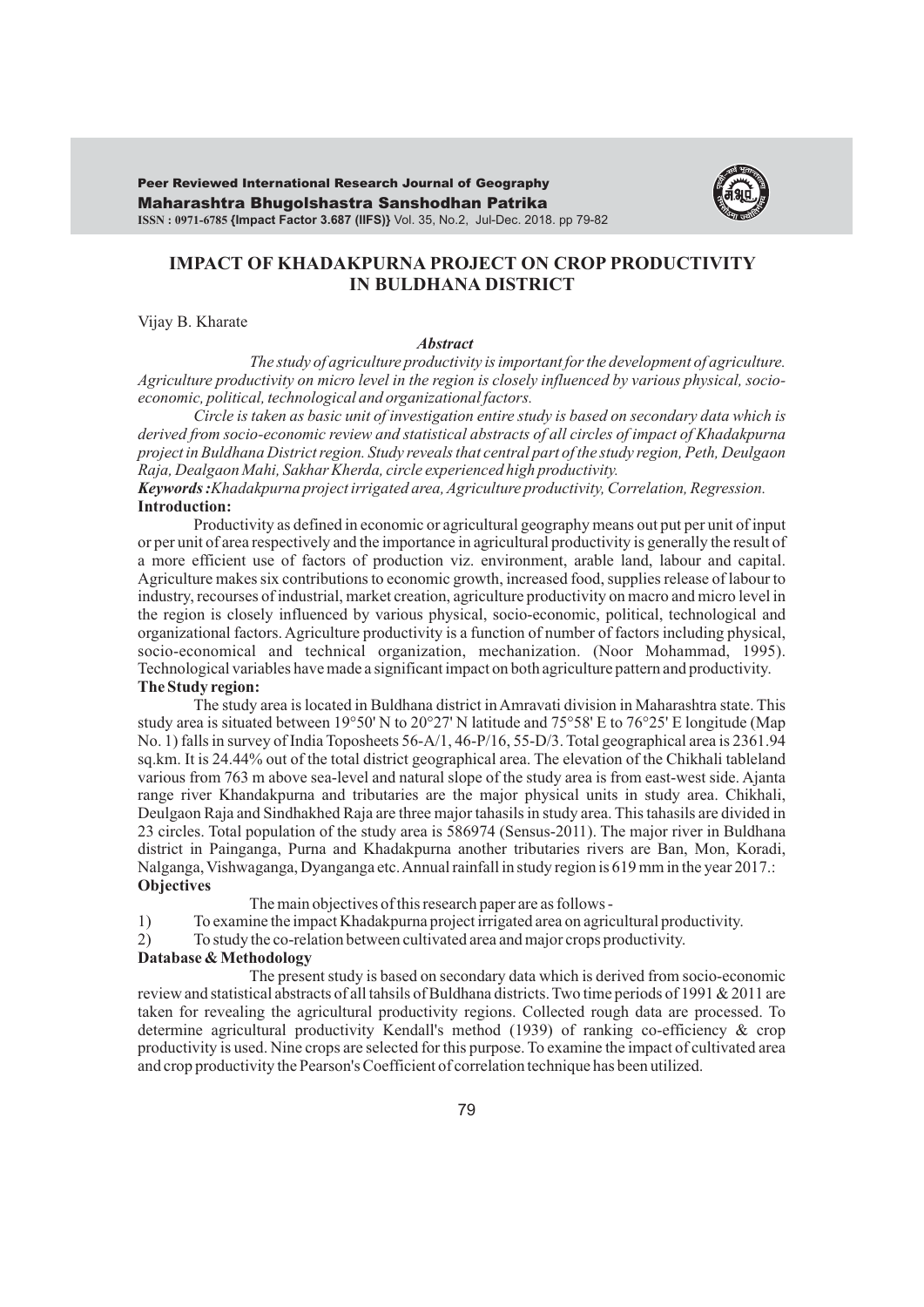Vijay B. Kharate

## **Results & Discussions**

The agricultural productivity is related with many elements i.e. physical, climatic  $&\infty$  socioeconomic factors. In the present study, the degree of correlation between cultivated area and agriculture productivity. The topography, soil, types rainfall, temperature, irrigation facility nearest market, transportation, communication facility, population density  $\&$  worker, farmer knowledge  $\&$ cultivation technique are considered while interpreting in any area present point aim is analysis of the project impact on crop production in study region and project connected area, also.

The variation in agricultural productivity of indices is examined for year (1991-2011, Table -

- **1) for studying the variation in indices classes are registered namely.**<br> **1)** High crop productivity area
- 1) High crop productivity area<br>
2) Moderate crop productivity
- 2) Moderate crop productivity area<br>3) Low crop productivity area
- Low crop productivity area
- 1) High crop productivity area

High productivity is founded in the central part of study region. Peth, Taljapur, Hatni, Deulgaon Raja, Andhera, Mechuna Raja, Mera Khurd, Eklara, Chikhali, Sakhar Kherda, Malkapuri Pangri, Kaara, Sonoshi, Deulgaon Mahi, seven circles and their villages have lift and canal irrigation facility by Khadakpurna project, plain cultivated area, Black soil, nearest market centers by the reason this area have high level of crop productivity. Peth circle is also connected by Pentakli project, irrigation facility, fertility soil, availability of rural labour. Use of modern technology is field factors show impact on high levels of crop productivity in above impact on high levels.

## **2)Moderate crop productivity area**

It is found that total four circles have moderate crop productivitgy in study area and they are Dusarbid, Shendurjana, Amdapur, Kingaon Raja and Shelgaon Raja is project land connected, some villages from bank of Khadakpurna river, black cotton soil are available in these circles hence above circles have moderate crop productivity.

| Sr.             |                |         |             | 2      |                | 3    |                | 4     |           | 5     |                | 6    |               | 7    |                | 8     |                | 9    |    | R        | Crop           |
|-----------------|----------------|---------|-------------|--------|----------------|------|----------------|-------|-----------|-------|----------------|------|---------------|------|----------------|-------|----------------|------|----|----------|----------------|
| No.             | <b>Circles</b> | Soybean | R           | Cotton | R              | Tur  | R              | Maize | R         | Jawar | R              | Udid | R             | Gram | R              | Wheat | R              | Mung | R  | N        | E. R.          |
|                 | Undri          | 687     | 22          | 1224   |                | 1134 | $\overline{4}$ | 750   | 14        | 1416  | 11             | 621  | 13            | 400  | 21             | 750   | 19             | 568  | 20 | 131      | 14.56          |
|                 | Amdapur        | 586     | 23          | 826    | 19             | 1063 | 5              | 690   | 16        | 1507  | 8              | 731  | 5             | 540  | 18             | 1450  | $\mathbf Q$    | 658  | 15 | 18       | 13.11          |
| 3               | Eklara         | 1930    | 6           | 1176   | 10             | 1163 | 3              | 1503  |           | 1739  | $\overline{c}$ | 386  | 22            | 1500 | 11             | 1500  | 8              | 476  | 22 | 85       | 9.44           |
|                 | Chikhali       | 1890    |             | 1670   |                | 1278 |                | 1204  | 10        | 1570  | 5              | 523  | 18            | 1580 | 5              | 740   | 20             | 656  | 16 | 83       | 9.22           |
| 5.              | Hatni          | 1944    | 5           | 1098   | 13             | 975  | $\overline{7}$ | 930   | 13        | 1280  | 15             | 696  | 9             | 730  | 16             | 1200  | 13             | 758  | 8  | 99       | 11.00          |
|                 | Shelgaon Atol  | 1530    | 13          | 1663   | $\overline{c}$ | 302  | 15             | 680   | 18        | 1208  | 16             | 560  |               | 1530 |                | 850   | 18             | 650  |    | 123      | 13.67          |
|                 | Chandhai       | 1560    | 12          | 1620   | 3              | 324  | 13             | 621   | 19        | 1156  | 18             | 452  | 21            | 1520 | 8              | 860   | 17             | 630  | 18 | 129      | 14.33          |
| 8               | Dhodap         | 930     | 21          | 1100   | 12             | 300  | 16             | 320   | 22        | 930   | 21             | 233  | 23            | 335  | 22             | 350   | 23             | 135  | 23 | 183      | 20.33          |
| 9               | Peth           | 1506    | 16          | 920    | 16             | 421  | 10             | 2002  | 5         | 1560  | 6              | 523  | 19            | 1570 | 6              | 1100  | 14             | 722  | 10 | 102      | 11.33          |
| 10              | Kolara         | 2066    | 2           | 1232   | 6              | 1044 | 6              | 1204  | 9         | 1508  | 7              | 613  | 15            | 1460 | 13             | 920   | 16             | 845  | 6  | 80       | 8.89           |
|                 | Mera Kh.       | 1972    | 4           | 905    |                | 1215 | $\overline{2}$ | 960   | 12        | 1428  | 10             | 733  | 4             | 1490 | 12             | 1030  | 15             | 709  | 13 | 89       | 9.89           |
| $\overline{2}$  | Andhera        | 1522    | 14          | 890    | 18             | 246  | 17             | 420   | 21        | 1575  | 4              | 697  | 8             | 1097 | 15             | 1218  | 12             | 802  |    | 93       | 10.33          |
| 13              | Deulgaon Mahi  | 2300    |             | 560    | 21             | 399  | 12             | 4085  |           | 1625  | 3              | 678  |               | 1098 | 14             | 1218  |                | 573  | 19 | 81       | 9.00           |
| 4               | Mehuna Raja    | 2035    | 3           | 347    | 23             | 54   | 23             | 478   | 8         | 815   | つつ             | 790  | ς             | 750  | $\mathcal{R}$  | 2215  |                | 1055 |    | 89       | 9.89           |
| 15              | Deulgaon R     | 1520    | 15          | 381    | 22             | 180  | 21             | 1050  |           | 1365  | 12             | 1754 |               | 1582 | $\overline{4}$ | 1665  |                | 1198 |    | 94       | 10.44          |
| 16              | Tuljapur       | 1830    | 8           | 1000   | 14             | 188  | 20             | 3550  | $\bigcap$ | 295   | 14             | 720  | 6             | 265  | 23             | 1355  | 10             | 1002 |    | $\Omega$ | 1 <sup>7</sup> |
| 17              | S. Raia        | 1218    | 19          | 990    | 15             | 324  | 14             | 2200  | 4         | 1492  | 9              | 611  | 16            | 470  | 20             | 624   | 22             | 690  | 14 | 33       | 14.78          |
| 18 I            | Kingaon Raja   | 1160    | 20          | 692    | 20             | 399  | 11             | 3250  | 3         | 142   | 23             | 487  | 20            | 1997 |                | 3470  |                | 528  | 21 | 20       | 13.33          |
| 19              | Dusarbid       | 1465    |             | 1177   | $\mathbf Q$    | 200  | 19             | 689   | 17        | 1170  | 17             | 670  | 12            | 1814 | $\overline{c}$ | 754   | 6              | 710  | 12 |          | 2.33           |
| 20 <sub>1</sub> | Malkapur p.    | 1685    | 11          | 1191   | 8              | 150  | 22             | 720   | 15        | 2246  |                | 717  | $\mathcal{I}$ | 513  | 9              | 1925  | $\overline{4}$ | 847  | 5  | 82       | 9.11           |
|                 | Sakhar Kherda  | 1703    | 10          | 1480   | 4              | 628  | 9              | 475   | 20        | 1311  | 13             | 798  | $\mathcal{P}$ | 1513 | 10             | 1924  |                | 752  | a  | 82       | 9.11           |
| 22              | Shendurjan     | 1795    | $\mathbf Q$ | 1123   |                | 222  | 18             | 233   | 23        | 1104  | 19             | 685  | 10            | 545  | 17             | 725   | 21             | 853  | 4  |          | 12.33          |
| 23              | Sonoshi        | 1415    | 18          | 1425   | 5              | 825  | 8              | 1675  | 6         | 1059  | 20             | 655  | 14            | 518  | 19             | 2050  | 3              | 713  |    | 76       | 8.44           |

**Table No. 1 Impact of the Project on Crop Productivity (kg/hectare) in Study Area**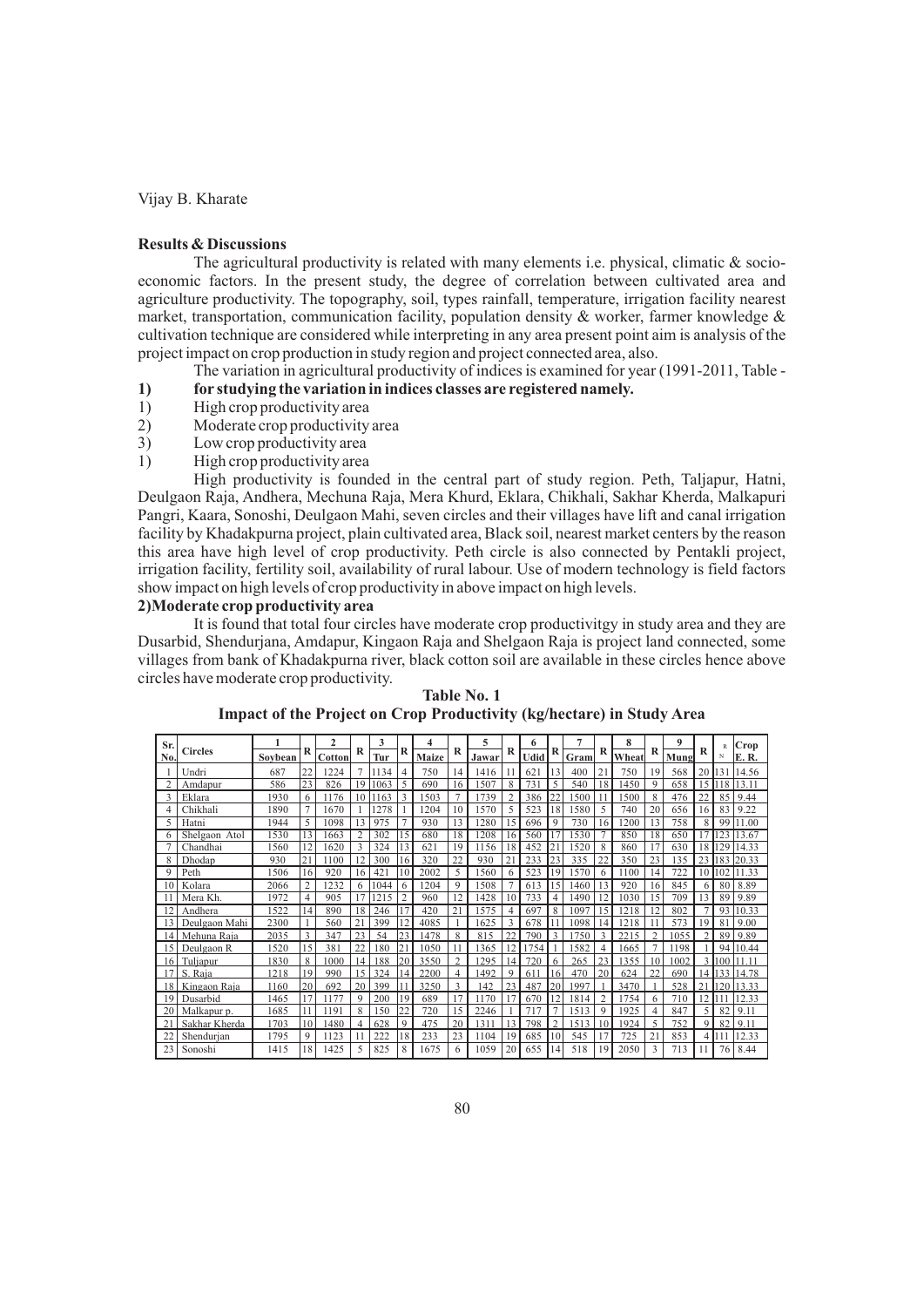Vijay B. Kharate

#### **3)Low crop productivity area**

This category of productivity is mainly observed in four circles respectively Dhodop, Sindhkhed Raja, Undri and Chandhai (Map No. 1). Above circles have high hill area, low fertility and lack of irrigation facility by this reason low productivity is found in above area. Co-relation Cultivated **Area and Crop Productivity:** 

Correlation between cultivated area and crop productivity in show graph No. 1 with the help of regression line. The obtained correlation coefficient value (r=0.11) shows the positive but negligible level of relationship among the cultivated area and crop productivity. Low rainfall area limited irrigation facilities, incomplete and ongoing project canal construction, irregular water supply etc. factors affect cultivated area and crop productivity in study region. But some project-connected circles have canal and lift irrigation facilities hence here is little correlation between cultivated area and crop productivity.

| Sr.<br>No.     | <b>Circles</b> | <b>Cultivated Area</b><br>(Area in Hectors) | <b>Crops</b><br>Productivity | Co-relation<br>coefficient (r) |
|----------------|----------------|---------------------------------------------|------------------------------|--------------------------------|
| 1              | Undri          | 9223.07                                     | 14.56                        |                                |
| $\overline{2}$ | Amdapur        | 9575.32                                     | 13.11                        |                                |
| 3              | Eklara         | 8799.49                                     | 9.44                         |                                |
| $\overline{4}$ | Chikhli        | 7360.73                                     | 9.22                         |                                |
| 5              | Hatni          | 5475                                        | 11.00                        |                                |
| 6              | Shelgaon Atol  | 5381                                        | 13.67                        |                                |
| $\tau$         | Chandhai       | 5578                                        | 14.33                        |                                |
| 8              | Dhodap         | 8244.14                                     | 20.33                        |                                |
| 9              | Peth           | 6566                                        | 11.33                        |                                |
| 10             | Kolara         | 5981                                        | 8.89                         |                                |
| 11             | Mera kh.       | 8036                                        | 9.89                         |                                |
| 12             | Andhera        | 6798.22                                     | 10.33                        | 0.11                           |
| 13             | Deulgaon Mahi  | 9631.96                                     | 9.00                         |                                |
| 14             | Mehuna Raja    | 7442.48                                     | 9.89                         |                                |
| 15             | Deulgaon Raja  | 6718.75                                     | 10.44                        |                                |
| 16             | Tuljapur       | 7919.62                                     | 11.11                        |                                |
| 17             | S. Raja        | 11926                                       | 14.78                        |                                |
| 18             | Kingaon Raja   | 8661                                        | 13.33                        |                                |
| 19             | Dusarb id      | 9257                                        | 12.33                        |                                |
| 20             | Malkapur P.    | 9583                                        | 9.11                         |                                |
| 21             | Sakhar Kherda  | 8221                                        | 9.11                         |                                |
| 22             | Shendurjan     | 9106                                        | 12.33                        |                                |
| 23             | Sonoshi        | 8812                                        | 8.44                         |                                |
|                | <b>Total</b>   | 184296.78                                   | 12.22                        |                                |

**Table No. 2 Co-relation between Cultivated area and Crop Productivity** 

Source : Computed by the Author